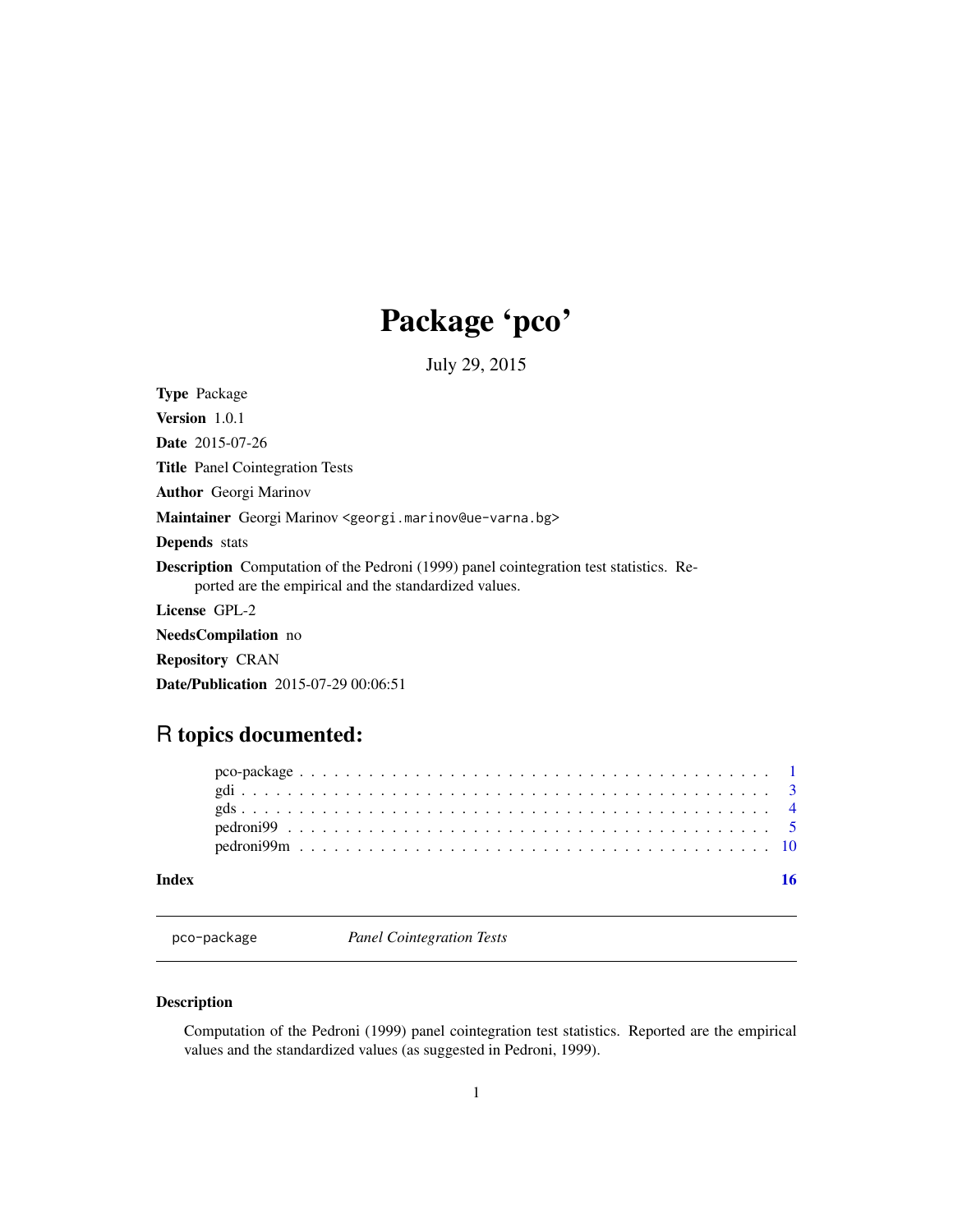2 pco-package

Details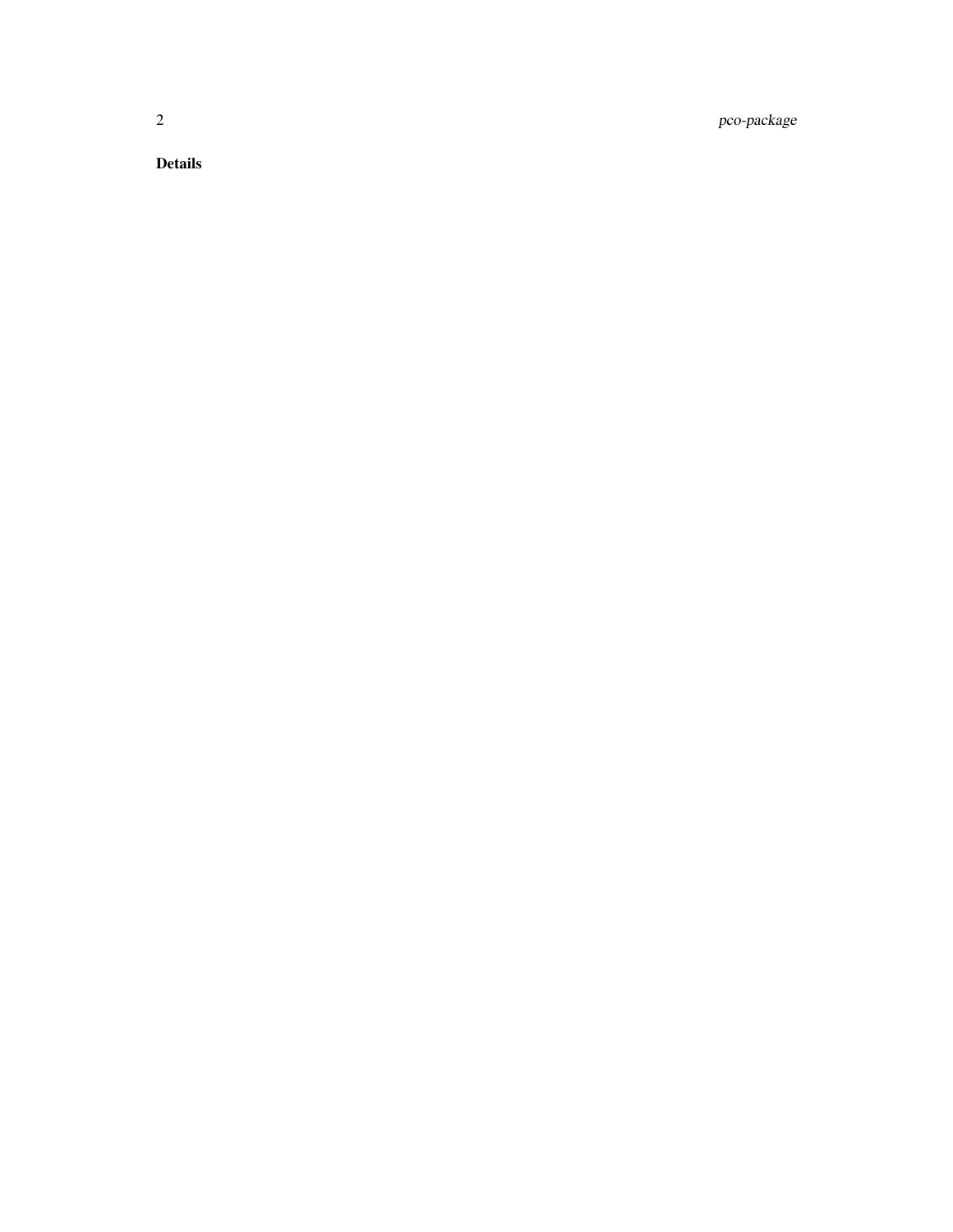| Package: | pco        |
|----------|------------|
| Type:    | Package    |
| Version: | 1.0.1      |
| Date:    | 2015-07-26 |
| License: | $GPI - 2$  |

<span id="page-2-0"></span>Computation of the Pedroni (1999) panel cointegration test statistics. Reported are the empirical and the standardized values (as suggested in Pedroni, 1999).

The package includes two functions: 'pedroni99' is for the bivariate case (one Y, one X, no NA values), data must be in matrices (easier for use); 'pedroni99m' is for the multivariate case (one Y, multiple X, no NA values), data must be in an array of all variables.

#### Author(s)

Georgi Marinov Maintainer: Georgi Marinov <georgi.marinov@ue-varna.bg>

#### References

Newey, Whitney K.; West, Kenneth D. (1994). "Automatic lag selection in covariance matrix estimation". Review of Economic Studies 61 (4): 631-654.

Pedroni, Peter, 1999. "Critical Values for Cointegration Tests in Heterogeneous Panels with Multiple Regressors," Oxford Bulletin of Economics and Statistics, Department of Economics, University of Oxford, vol. 61(0), pages 653-70, Special I.

#### See Also

[pedroni99](#page-4-1) [pedroni99m](#page-9-1)

#### Examples

```
data(gdi)
data(gds)
pedroni99(gdi, gds)
xx<-array(cumsum(rnorm(10000)),dim=c(100,20,5))
```

```
pedroni99m(xx)
```
gdi *Investment in advanced countries.*

#### Description

Gross domestic investment as a share of GDP (in percent) for 25 high income OECD countries, 1973-2013. Retrieved from the World Development Indicators Worldbank Database.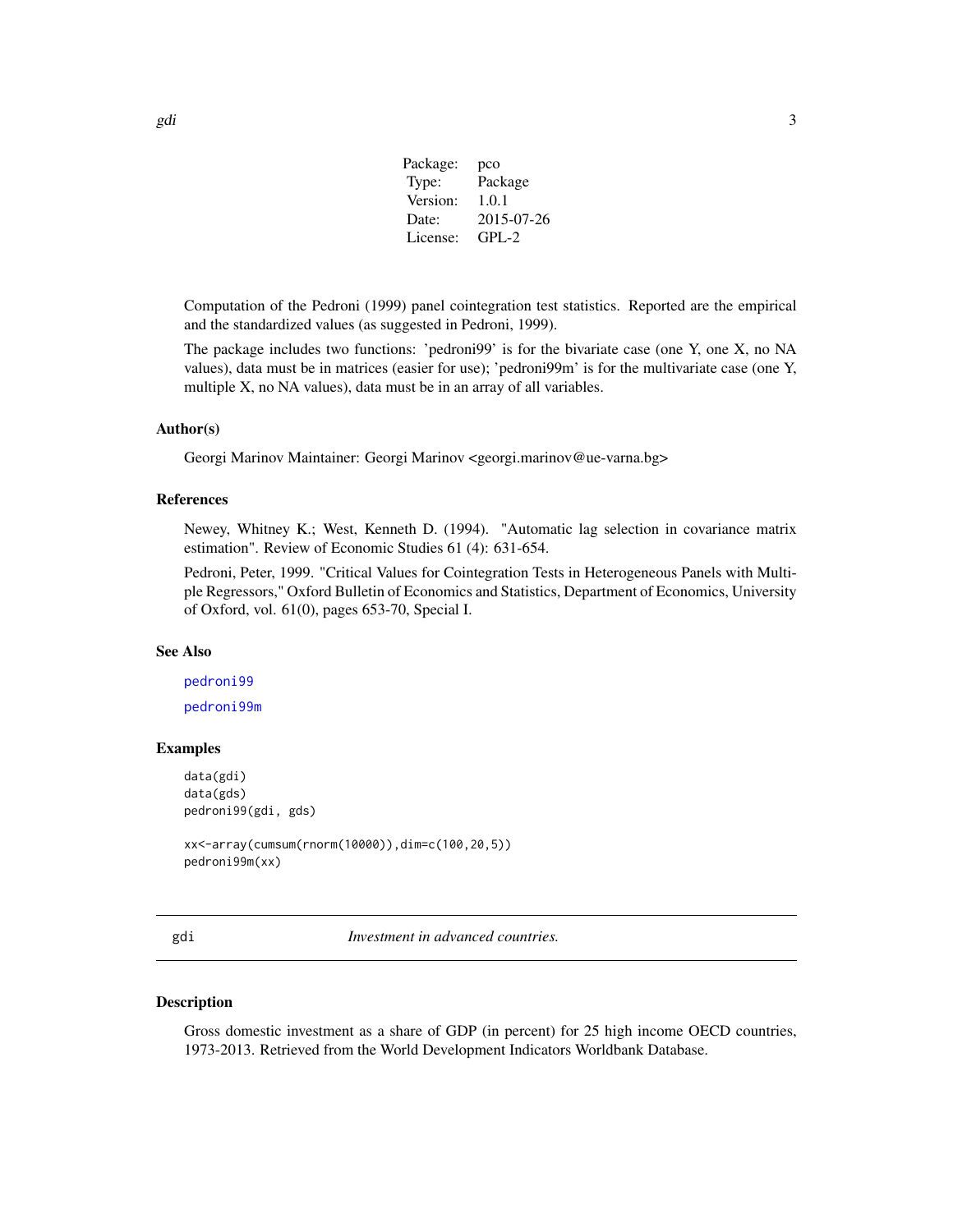#### <span id="page-3-0"></span>Usage

data(gdi)

#### Format

The format is: num [1:41, 1:25] 29.1 28.6 25.9 26.3 25.9 ... - attr(\*, "dimnames")=List of 2 ..\$ : chr [1:41] "X1973..YR1973." "X1974..YR1974." "X1975..YR1975." "X1976..YR1976." ... ..\$ : chr [1:25] "AUS" "AUT" "BEL" "CAN" ...

#### Details

Gross fixed capital formation (percent of GDP), "Gross fixed capital formation (NE.GDI.FTOT.ZS, formerly gross domestic fixed investment).", "World Bank national accounts data, and OECD National Accounts data files."

#### Source

http://databank.worldbank.org/data/reports.aspx?source=world-development-indicators

#### References

The World Bank: Dataset name: Gross fixed capital formation (percent of GDP).

#### Examples

data(gdi) plot(gdi) ## maybe str(gdi) ; plot(gdi) ...

gds *Savings in advanced countries.*

#### Description

Gross domestic savings as a share of GDP (in percent) for 25 high income OECD countries, 1973- 2013. Retrieved from the World Development Indicators Worldbank Database.

#### Usage

data(gds)

#### Format

The format is: num [1:41, 1:25] 31.5 30.5 26.4 26.6 26.4 ... - attr(\*, "dimnames")=List of 2 ..\$ : chr [1:41] "X1973..YR1973." "X1974..YR1974." "X1975..YR1975." "X1976..YR1976." ... ..\$ : chr [1:25] "AUS" "AUT" "BEL" "CAN" ...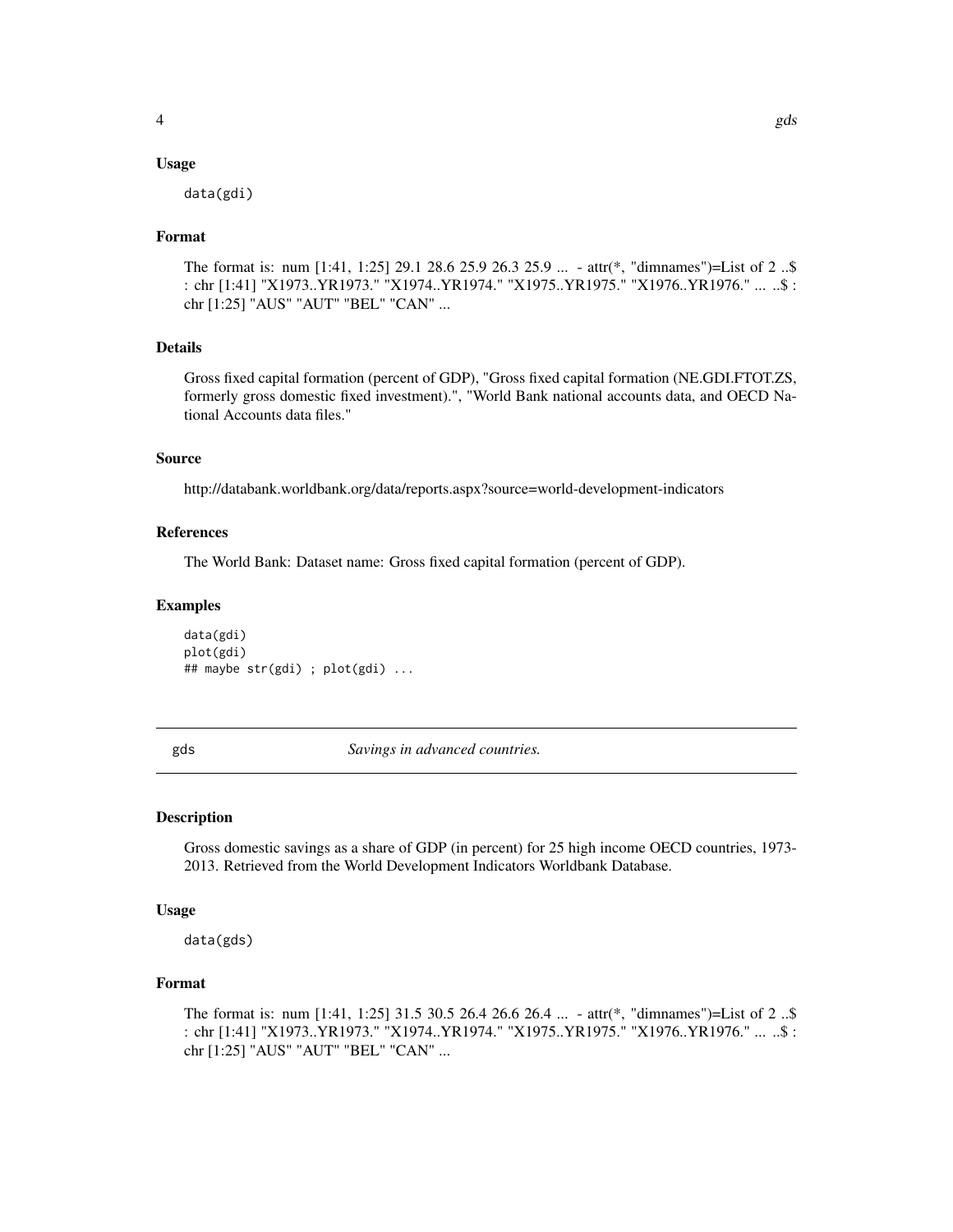#### <span id="page-4-0"></span>pedroni99 5

#### Details

Gross domestic savings (percent of GDP), Gross domestic savings (NY.GDS.TOTL.ZS) are calculated as GDP less final consumption expenditure (total consumption)., "World Bank national accounts data, and OECD National Accounts data files."

#### Source

http://databank.worldbank.org/data/reports.aspx?source=world-development-indicators

#### References

The World Bank: Dataset name: Gross domestic savings (percent of GDP).

#### Examples

```
data(gds)
plot(gds)
## maybe str(gds) ; plot(gds) ...
```
<span id="page-4-1"></span>pedroni99 *panel cointegration tests - bivatiate case*

#### Description

Computation of the Pedroni (1999) panel cointegration test statistics. All statistics are asymptotically normal. Reported are their empirical values and their standardized values (as suggested in Pedroni, 1999).

#### Usage

pedroni99(Y, X, kk =  $\theta$ , type.stat = 1, ka = 2)

#### Arguments

| Y         | The 'dependent' variable in the cointegration regression. Must be a matrix<br>(TxN), 'time' in rows, 'individuals' in columns. No missing values are allowed.                                                                        |
|-----------|--------------------------------------------------------------------------------------------------------------------------------------------------------------------------------------------------------------------------------------|
| X         | The 'independent' variable in the cointegration regression. Must be a matrix<br>(TxN), 'time' in rows, 'individuals' in columns. No missing values are allowed.                                                                      |
| kk        | Parameter for the Newey-West (1994) long term variance estimation (number<br>of lags). Can be a vector, with a different value for each individual series, or a<br>scalar. By default it is set to 'round( $4*(T/100)\land(2/9)$ )'. |
| type.stat | Type of the main regression: $1 - \text{'none'}$ , $2 - \text{'intercept'}$ , $3 - \text{'intercept}$ and time<br>trend'.                                                                                                            |
| ka        | Number of lags for the ADF type regression on residuals, for the parametric<br>statistics.                                                                                                                                           |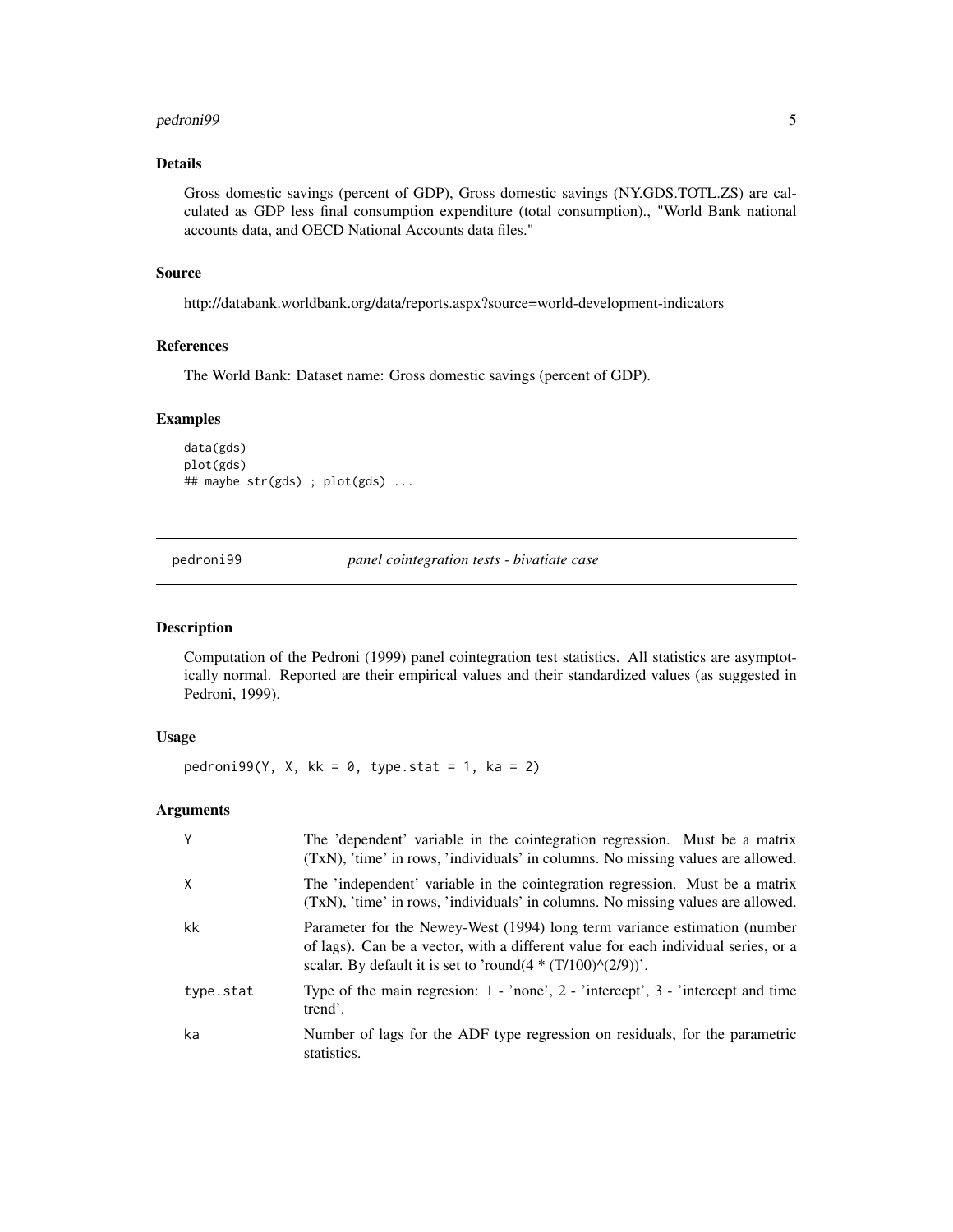#### <span id="page-5-0"></span>Details

The function closely follows the instructions in Pedroni (1999). Calculated and reported are the 7 statistics on page 660 in Pedroni (1999) for the bivariate case. Also reported are their standardized values, as described on page 665 and by use of the adjustment terms in Table 2, page 666, op.cit. H0 is 'no cointegration'.

#### Value

| CALL      | The result of 'match.call()'.                                                                               |
|-----------|-------------------------------------------------------------------------------------------------------------|
| METHOD    | Title of the test.                                                                                          |
| STATISTIC | The 7 test statistics in Pedroni (1999), in two columns - for the empirical and<br>the standardized values. |

#### Note

Under H0 ('no cointegration') the autoregressive coefficients, gamma\_ $i = 1$  for all i, versus H1:  $gamma_i < 1$  for all i.

The standardized values of the test statistics are asymptotically normal (0,1) under H0.

#### Author(s)

Georgi Marinov

#### References

Newey, Whitney K.; West, Kenneth D. (1994). "Automatic lag selection in covariance matrix estimation". Review of Economic Studies 61 (4): 631-654.

Pedroni, Peter, 1999. "Critical Values for Cointegration Tests in Heterogeneous Panels with Multiple Regressors," Oxford Bulletin of Economics and Statistics, Department of Economics, University of Oxford, vol. 61(0), pages 653-70, Special I.

#### See Also

[pedroni99m](#page-9-1)

#### Examples

```
data(gdi)
data(gds)
# An illustration for the (non-existent) Feldstein-Horioka paradox.
pedroni99(gdi,gds)
## The function is currently defined as
function (Y, X, kk = 0, type.stat = 1, ka = 2)
{
    ff \leq function(Y1, X1) {
       NN = ncol(X1)sapply(1:NN, function(l) {
```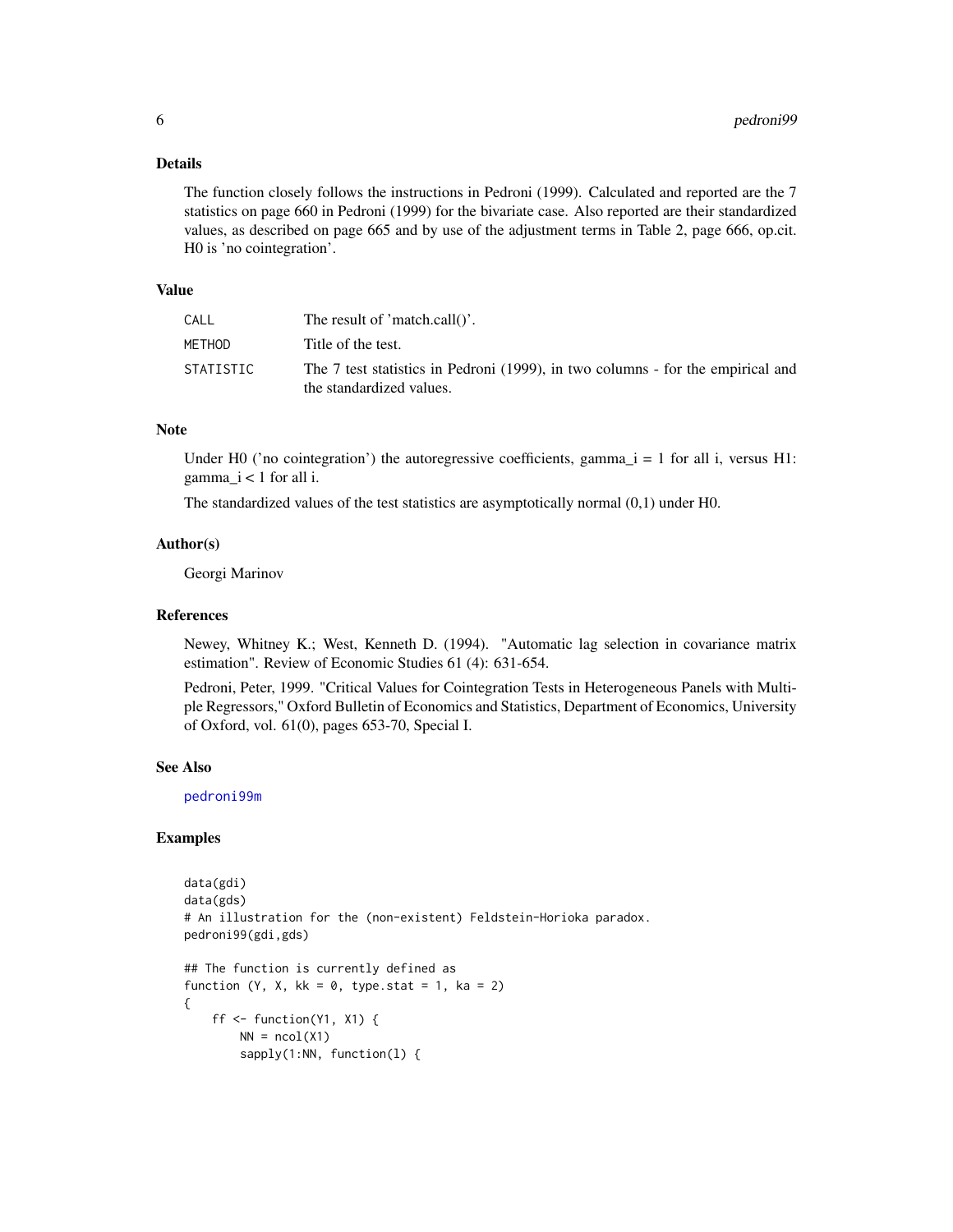```
lm(Y1[, 1] \sim X1[, 1] - 1)$residuals
        })
    }
    ff1 \le function(Y1, X1) {
        NN = ncol(X1)sapply(1:NN, function(l) {
            lm(Y1[, 1] ~ \sim X1[, 1])$residuals
        })
    }
    ff2 \leftarrow function(Y1, X1) {
        NN = ncol(X1)trend = 1: nrow(X1)sapply(1:NN, function(l) {
            lm(Y1[, 1] ~~ X1[, 1] + trend)$residuals
        })
    }
    nw <- function(xx, ki) {
        tt = length(xx)(1/tt) * sum(sapply(1:ki, function(s) {
            (1 - s/(ki + 1)) * sum(xx[(s + 1):tt] * xx[1:(tt -s)])
        }))
    }
adfl<-function (ee, lags) {
nn<-length(ee)
z<-ee[(lags+1):nn]
zl<-ee[lags:(nn-1)]
zd<-matrix(cbind(rep(z,lags)),ncol=lags)
ii<-embed(1:nn,lags)
ii<-ii[-(nrow(ii)),]
zd<-zd-ee[ii]
zd<-zd[,-1]
z<-ee[(lags+1):nn]
zl<-ee[lags:(nn-1)]
return(lm(z \sim zl + zd -1)$residuals)
}
    Y <- as.matrix(Y)
    X \leftarrow as.matrix(X)if (\text{any}((\text{dim}(Y) := \text{dim}(X)))) {
        stop("Y and X are not compatible.")
    }
    na.fail(Y)
    na.fail(X)
    TD = nrow(X)N = ncol(X)if (is.vector(kk) && length(kk) == N) {
        k = kk}
    else if (kk > 0) {
        k = rep(round(kk), N)}
    else {
        i = round(4 * (TD/100)^(2/9))
```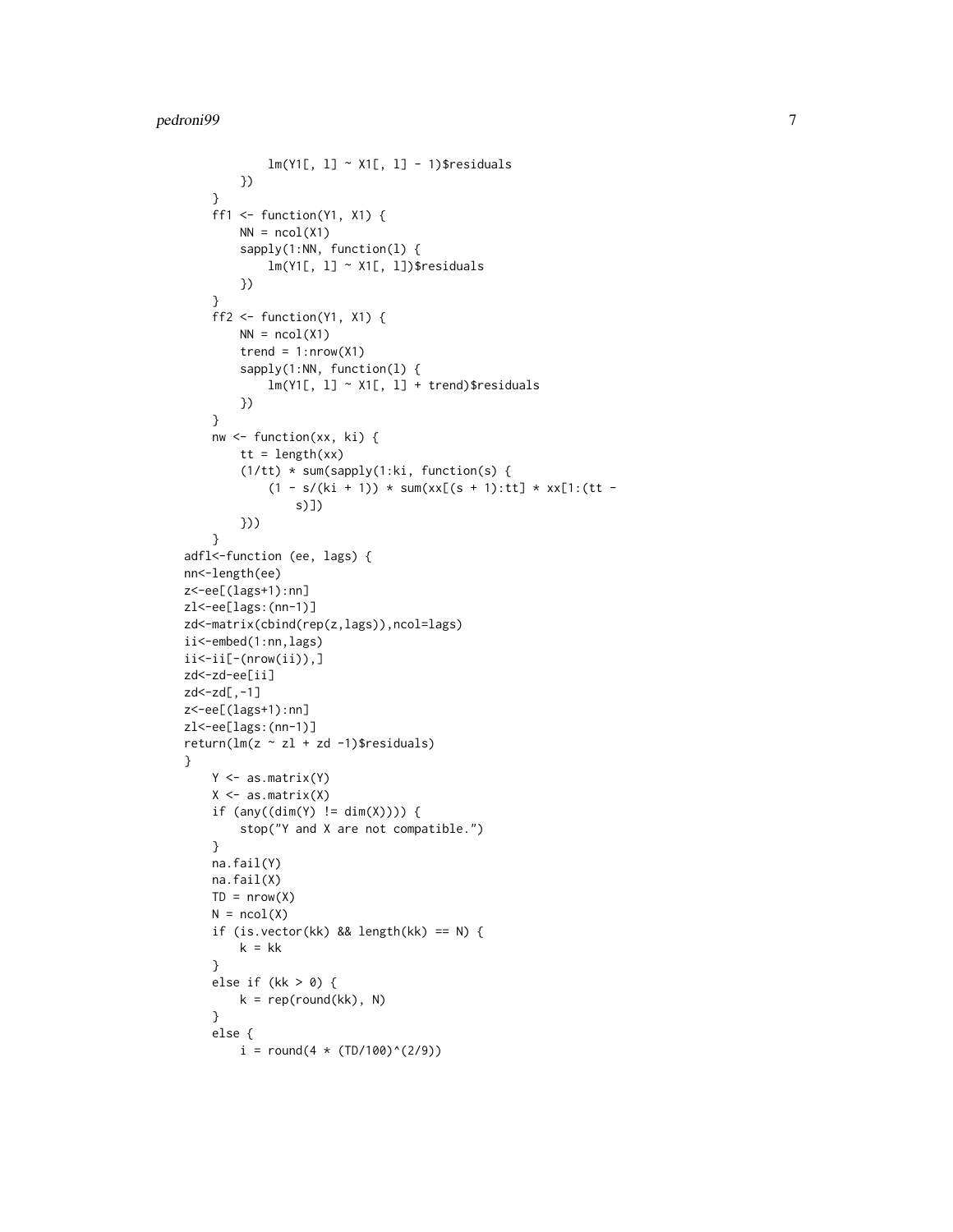```
k = rep(i, N)}
if (ka < 2) {
    ka = 2warning("Parameter 'ka' was changed to 2.")
}
ka <- as.vector(ka)
if (length(ka) != N) {
    ka <- rep(ka[1], N)
}
stats \leq matrix(nrow = 7, ncol = 2)
rownames(stats) <- c("nipanel", "rhopanel", "tpanelnonpar",
    "tpanelpar", "rhogroup", "tgroupnonpar", "tgrouppar")
colnames(stats) <- c("empirical", "standardized")
statsm <- cbind(c(6.982, -6.388, -1.662, -1.662, -9.889,
    -1.992, -1.992), c(11.754, -9.495, -2.177, -2.177, -12.938,
    -2.453, -2.453), c(21.162, -14.011, -2.648, -2.648, -17.359,
    -2.872, -2.872))
rownames(statsm) <- c("nipanel", "rhopanel", "tpanel", "tpanelp",
    "rhogroup", "tgroup", "tgroupp")
colnames(statsm) <- c("none", "intercept", "trend")
statsv <- cbind(c(81.145, 64.288, 1.559, 1.559, 41.943, 0.649,
    0.649), c(104.546, 57.61, 0.964, 0.964, 51.49, 0.618,
    0.618), c(160.249, 64.219, 0.69, 0.69, 66.387, 0.555,
    0.555))
rownames(statsv) <- c("nipanel", "rhopanel", "tpanel", "tpanelp",
    "rhogroup", "tgroup", "tgroupp")
colnames(statsv) <- c("none", "intercept", "trend")
e \le - matrix(ncol = N, nrow = TD)
if (type.stat == 2) {
    e \leftarrow ff1(Y, X)}
else if (type.stat == 3) {
    e \leftarrow ff2(Y, X)}
else {
    e \leftarrow ff(Y, X)type.stat = 1}
De \leftarrow diff(e)
estar <- e
Destar <- diff(estar)
DX \leftarrow diff(X)DY \leftarrow diff(Y)eta \leq matrix(ncol = ncol(DX), nrow = nrow(DX))
eta \leftarrow ff(DY, DX)
L11hat2 <- sapply(1:N, function(i) {
    (1/nrow(eta)) * sum(eta[, i]^2) + 2 * nw(eta[, i], k[i])})
mu <- matrix(ncol = ncol(DX), nrow = nrow(DX))
mu <- ff(e[2:TD, ], e[1:(TD - 1), ])
lambdahat <- sapply(1:N, function(i) {
    nw(mu[, i], k[i])
```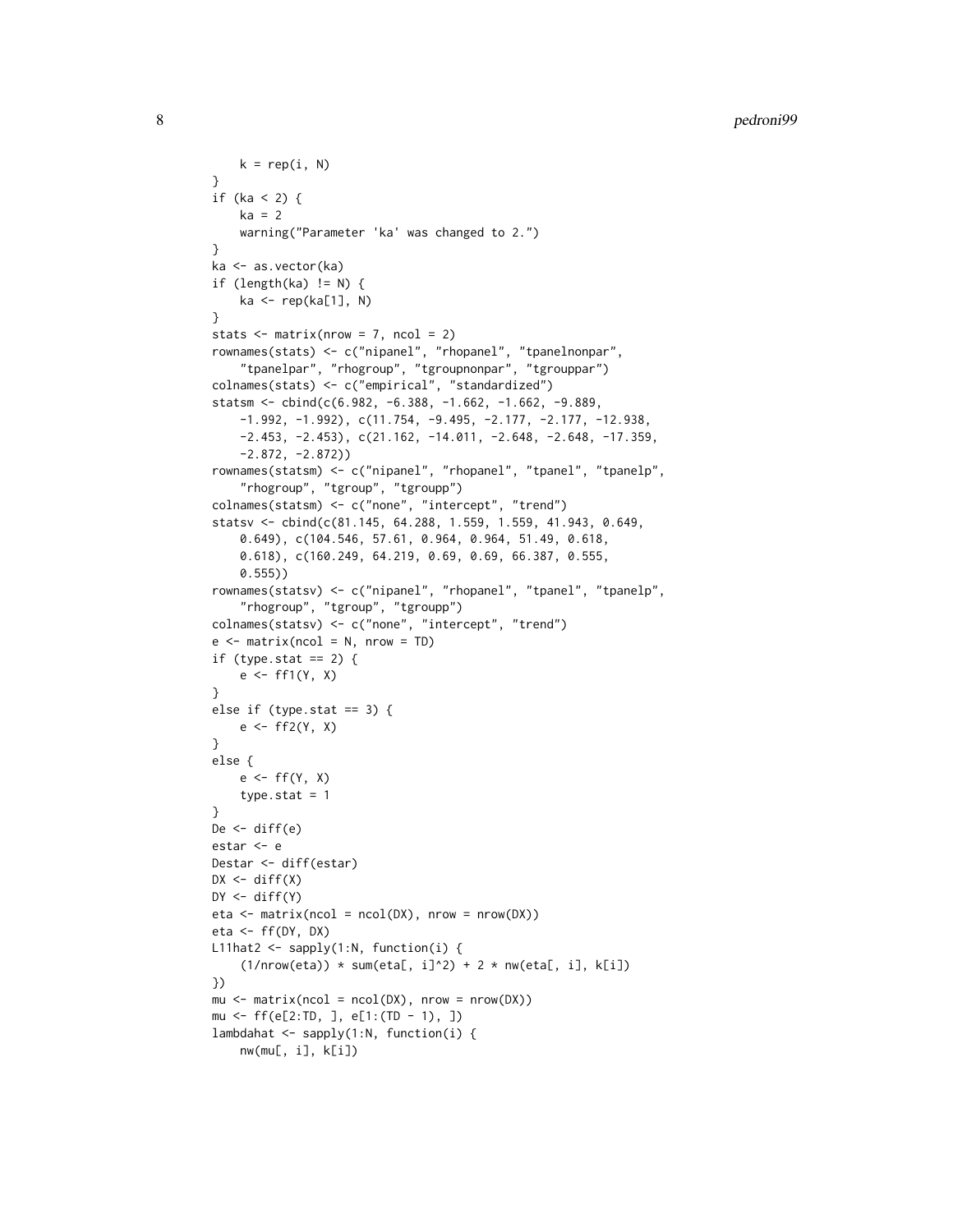```
})
mustar \leq matrix(ncol = ncol(DX), nrow = nrow(DX))
mustar <- sapply(1:N, function(i) {
   adfl(e[, i], ka[i])
})
shatstar2 <- sapply(1:N, function(i) {
    (1/nrow(mustar)) * sum(mustar[, i]^2)})
stildestar2 <- (1/N) * sum(shatstar2)
shat2 <- sapply(1:N, function(i) {
    (1/nrow(mu)) * sum(mu[, i]^2)})
sigmahat2 <- shat2 + 2 * lambdahat
sigmatilde2 <- (1/N) * sum(L11hat2^(-2) * sigmahat2)
nipa <- sum(sapply(1:N, function(i) {
    sum((L11hat2[i]^(-2)) * (e[1:(TD - 1), i]^2))
}))
lel <- sum(sapply(1:N, function(i) {
    (L11hat2[i]^(-2)) * sum(sapply(1:(nrow(De)), function(ttt) {
        (e[(ttt), i] * De[ttt, i] - lambdahat[i])}))
}))
nipanel <- (TD^2) * (N^(3/2)) * nipa^(-1)
stats[1, 1] <- nipanel
rhopanel <- TD * (N^{(1/2)}) * (nipa^(-1)) * lel
stats[2, 1] <- rhopanel
tpanelnonpar <- ((sigmatilde2 * nipa)^(-1/2)) * lel
stats[3, 1] <- tpanelnonpar
tpanelpar <- ((stildestar2 * sum(sapply(1:N, function(i) {
    sum((L11hat2[i]^(-2)) * estar[1:(nrow(estar) - 1), i]^2)
})))^(-1/2)) * sum(sapply(1:N, function(i) {
    sum(sapply(1:(nrow(Destar)), function(ttt) {
        (L11hat2[i]^(-2)) * (estar[ttt, i] * Destar[ttt, j])i])
    }))
}))
stats[4, 1] <- tpanelpar
rhogroup <- TD * (N^(-1/2)) * sum(sapply(1:N, function(i) {
    ((sum(e[1:(nrow(e) - 1), i]^{2}))^{(-1)}) * sum(sapply(1:(nrow(De)),function(ttt) {
            (e[ttt, i] * De[ttt, i] - lambdahat[i])
        }))
}))
stats[5, 1] <- rhogroup
tgroupnonpar <- (N^(-1/2)) * sum(sapply(1:N, function(i) {
    ((signal2[i] * sum(e[1:(nrow(e) - 1), i]^{2}))^(1/2)) *sum(sapply(1:(nrow(De)), function(ttt) {
            (e[(ttt), i] * De[ttt, i] - lambdahat[i])}))
}))
stats[6, 1] <- tgroupnonpar
tgrouppar <- (N^(-1/2)) * sum(sapply(1:N, function(i) {\mathcal{Q}})(sum(shat2[i] * estar[1:(nrow(estar) - 1), i]^{2})^(-1/2) *
```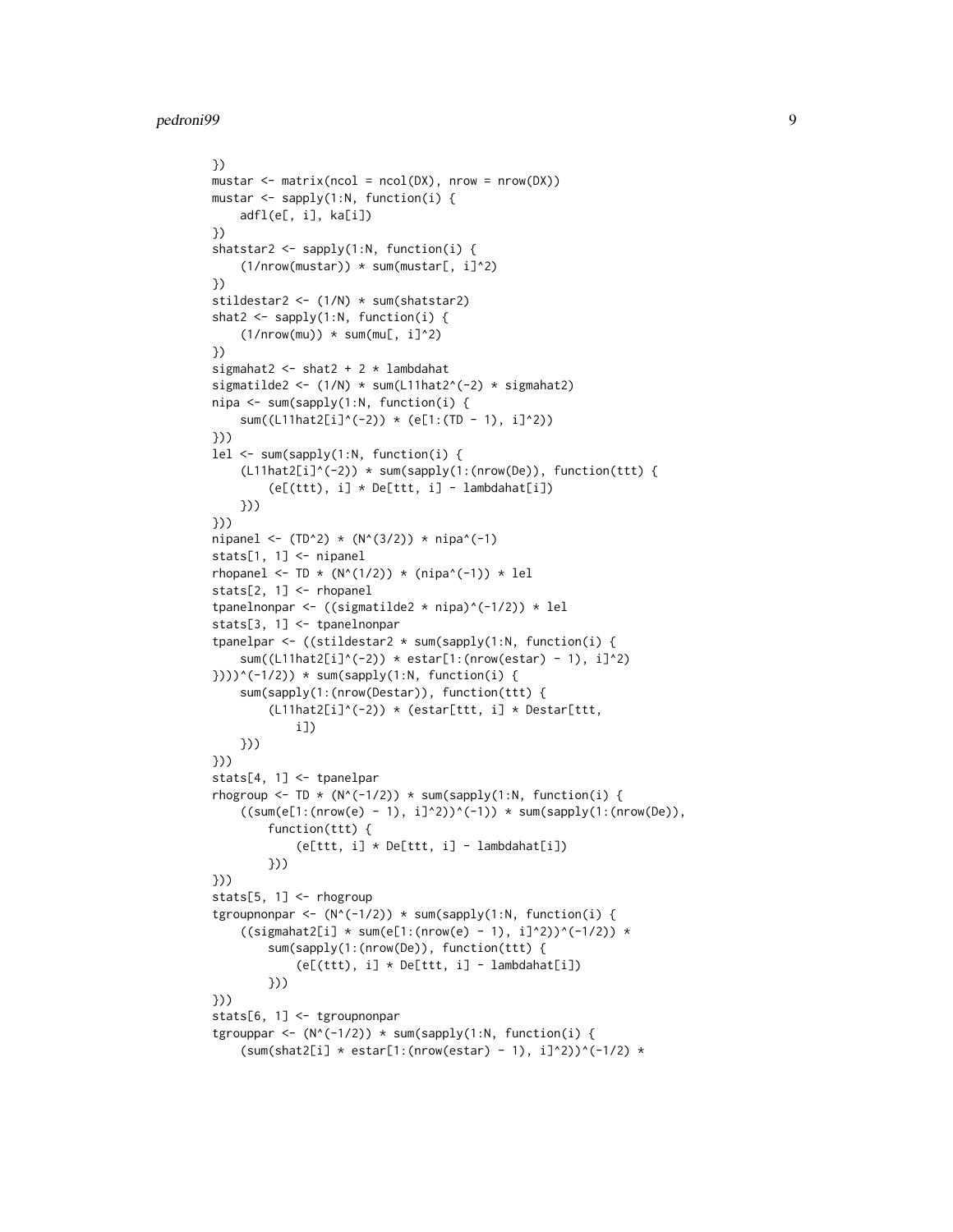```
sum(estar[1:(nrow(estar) - 1), i] * Destar[1:(nrow(estar) -
              1), i])
  }))
  stats[7, 1] <- tgrouppar
  stats[, 2] <- sapply(1:7, function(i) {
      (stats[i, 1] - statsm[i, type.stat] * sqrt(N))/sqrt(statsv[i,
          type.stat])
  })
 list(CALL = match.call(), METHOD = "Pedroni(1999) panel tests for cointegration",
      STATISTIC = stats)
}
```
<span id="page-9-1"></span>pedroni99m *panel cointegration tests - multivatiate case*

#### Description

Computation of the Pedroni (1999) panel cointegration test statistics. All statistics are asymptotically normal. Reported are their empirical values and their standardized values (as suggested in Pedroni, 1999).

#### Usage

```
pedroni99m(X, kk = 0, type.stat = 1, ka = 2)
```
#### **Arguments**

| $\times$  | The data to be tested for cointegration. Must be a 'cube', an array (TxNxM)<br>with multiple 'sheets', the first 'sheet' is the 'dependent' variable, 'independent'<br>variables are the rest. The first dimension is 'time', the second is 'individuals'<br>and the third is 'variables'. No missing values are allowed. |
|-----------|---------------------------------------------------------------------------------------------------------------------------------------------------------------------------------------------------------------------------------------------------------------------------------------------------------------------------|
| kk        | Parameter for the Newey-West (1994) long term variance estimation (number<br>of lags). Can be a vector, with a different value for each individual series, or a<br>scalar. By default it is set to 'round( $4*(T/100)\land(2/9)$ )'.                                                                                      |
| type.stat | Type of the main regression: $1 - \text{'none'}$ , $2 - \text{'intercept'}$ , $3 - \text{'intercept}$ and time<br>trend'.                                                                                                                                                                                                 |
| ka        | Number of lags for the ADF type regression on residuals, for the parametric<br>statistics.                                                                                                                                                                                                                                |

#### Details

The function closely follows the instructions in Pedroni (1999). Calculated and reported are the 7 statistics on page 660 in Pedroni (1999) for the multivariate case. Also reported are their standardized values, as described on page 665 and by use of the adjustment terms in Table 2, page 666, op.cit. H0 is 'no cointegration'.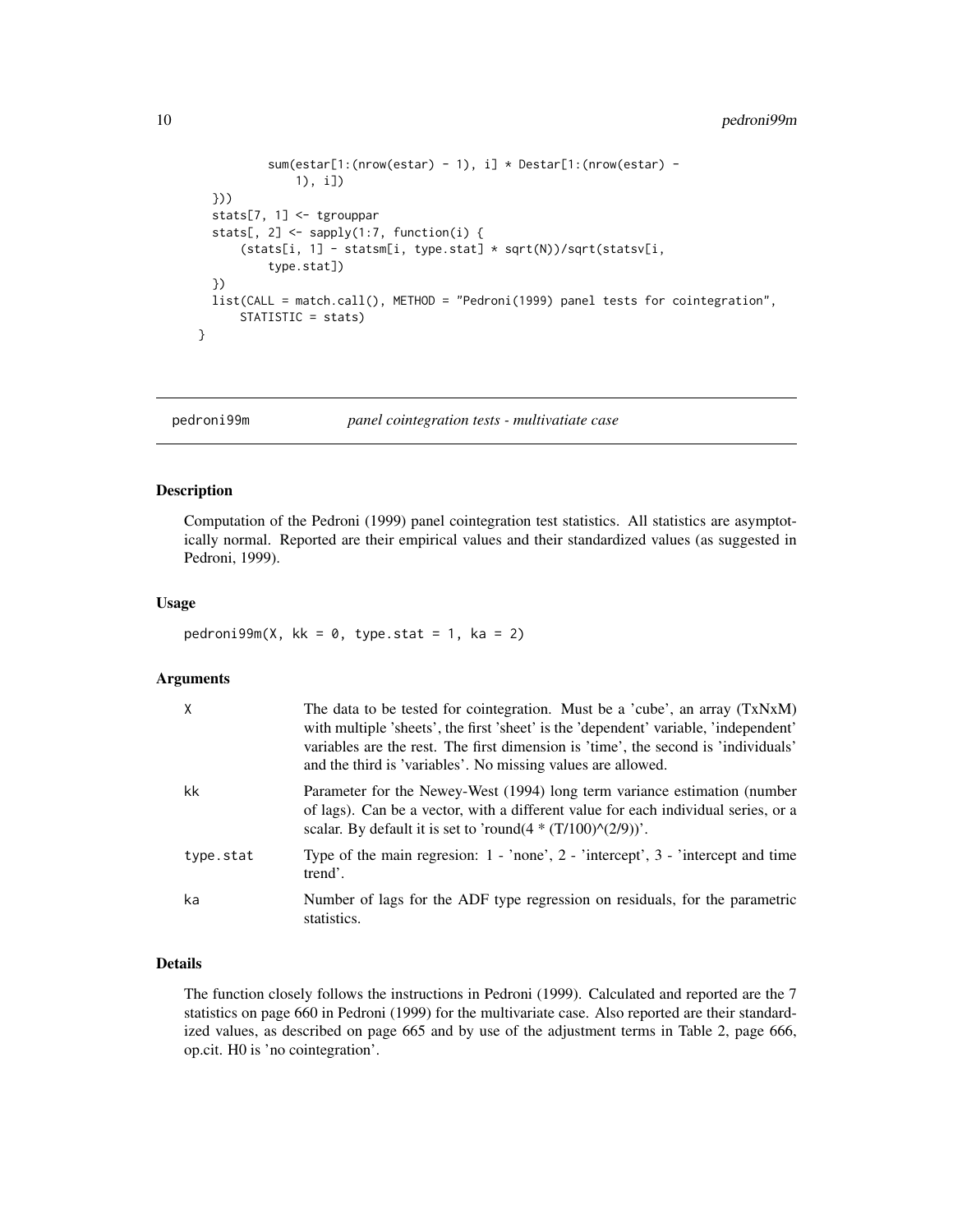#### <span id="page-10-0"></span>pedroni99m 11

#### Value

| CALL      | The result of 'match.call()'.                                                                               |
|-----------|-------------------------------------------------------------------------------------------------------------|
| METHOD    | Title of the test.                                                                                          |
| STATISTIC | The 7 test statistics in Pedroni (1999), in two columns - for the empirical and<br>the standardized values. |

#### Note

Under H0 ('no cointegration') the autoregressive coefficients, gamma $\iota$  = 1 for all i, versus H1:  $gamma_i < 1$  for all i.

The standardized values of the test statistics are asymptotically normal (0,1) under H0.

#### Author(s)

Georgi Marinov

#### References

Newey, Whitney K.; West, Kenneth D. (1994). "Automatic lag selection in covariance matrix estimation". Review of Economic Studies 61 (4): 631-654.

Pedroni, Peter, 1999. "Critical Values for Cointegration Tests in Heterogeneous Panels with Multiple Regressors," Oxford Bulletin of Economics and Statistics, Department of Economics, University of Oxford, vol. 61(0), pages 653-70, Special I.

#### See Also

#### [pedroni99](#page-4-1)

#### Examples

```
xx<-array(cumsum(rnorm(10000)),dim=c(100,20,5))
pedroni99m(xx)
## The function is currently defined as
function (X, kk = 0, type.stat = 1, ka = 2){
    ffm <- function(Y2, X2) {
       NN = ncol(X2)sapply(1:NN, function(l) {
            lm(Y2[, l] ~ X2[, l, ] - 1)$residuals
        })
    }
    ff1m <- function(Y2, X2) {
       NN = ncol(X2)sapply(1:NN, function(l) {
            lm(Y2[, 1] \sim X2[, 1, ])$residuals
        })
    }
```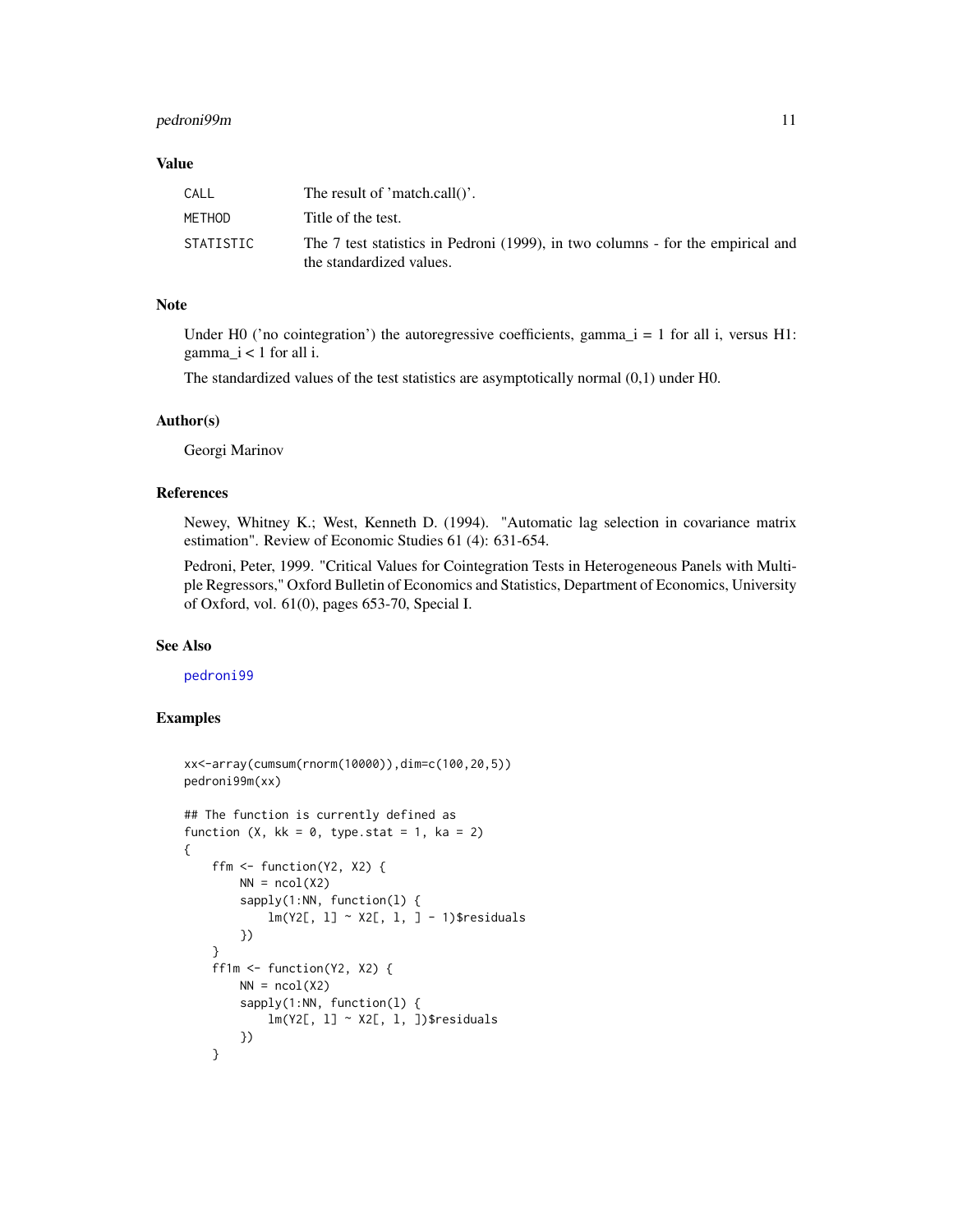```
ff2m \le function(Y2, X2) {
        NN = ncol(X2)trend = 1: nrow(X2)sapply(1:NN, function(l) {
             lm(Y2[, 1] \sim X2[, 1, ] + trend)$ residuals
        })
    }
    ffmm <- function(Y1, X1) {
        NN = ncol(X1)sapply(1:NN, function(l) {
             lm(Y1[, 1] ~ \sim X1[, 1] - 1)$residuals
        })
    }
    nwm <- function(xx, ki) {
        tt = length(xx)(1/tt) * sum(sapply(1:ki, function(s) {
             (1 - s/(ki + 1)) * sum(xx[(s + 1):tt] * xx[1:(tt -s)])
        }))
    }
adflm<-function (ee, lags) {
nn<-length(ee)
z<-ee[(lags+1):nn]
zl<-ee[lags:(nn-1)]
zd<-matrix(cbind(rep(z,lags)),ncol=lags)
ii<-embed(1:nn,lags)
\ii \le -i \in [-(\text{nrow}(ii)),]zd<-zd-ee[ii]
zd<-zd[,-1]
z<-ee[(lags+1):nn]
zl<-ee[lags:(nn-1)]
return(lm(z \sim zl + zd -1)$residuals)
}
    na.fail(X)
    Y \leftarrow \text{as_matrix}(X[, , , 1])XX \leq X[\ , \ , \ (2:dim(X)[3])]TD \leftarrow dim(X)[1]N < -dim(X)[2]M \leftarrow \text{dim}(X)[3]if (is.vector(kk) && length(kk) == N) {
        k = kk}
    else if (kk > 0) {
        k = rep(round(kk), N)}
    else {
        i = round(4 * (TD/100)^*(2/9))k = rep(i, N)}
    if (ka < 2) {
        ka = 2warning("Parameter 'ka' was changed to 2.")
    }
```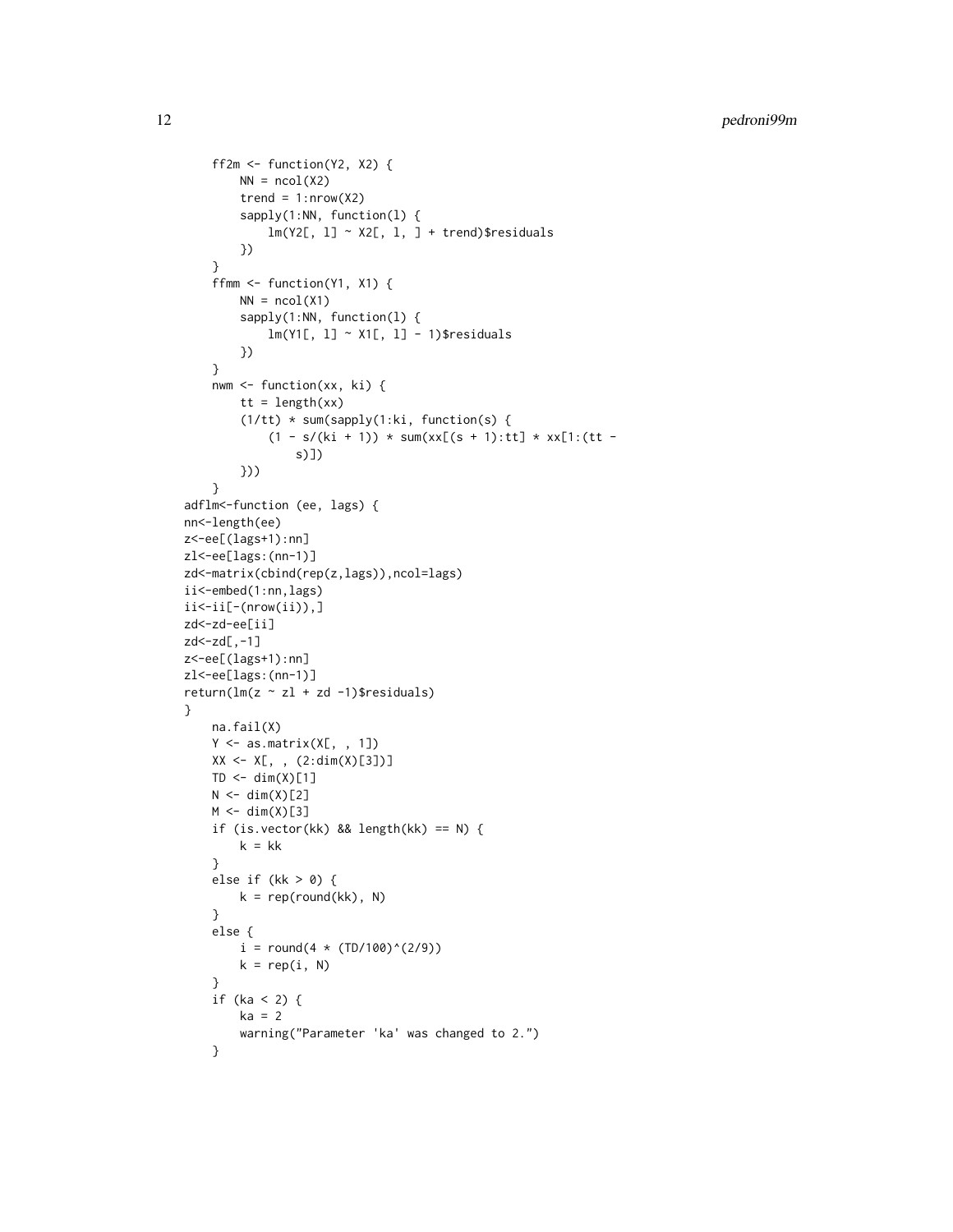#### pedroni99m 13

```
ka <- as.vector(ka)
if (length(ka) != N) {
   ka <- rep(ka[1], N)
}
stamm \leq array(dim = c(7, 3, 6))
stamm[, , 1] <- cbind(c(6.982, -6.388, -1.662, -1.662, -9.889,
    -1.992, -1.992), c(11.754, -9.495, -2.177, -2.177, -12.938,
   -2.453, -2.453), c(21.162, -14.011, -2.648, -2.648, -17.359,
    -2.872, -2.872)stamm[, , 2] <- cbind(c(10.402, -10.191, -2.156, -2.156,
    -13.865, -2.44, -2.44), c(15.197, -13.256, -2.567, -2.567,
    -16.888, -2.827, -2.827), c(24.556, -17.6, -2.967, -2.967,
    -21.116, -3.179, -3.179))
stamm[, , 3] <- cbind(c(14.254, -14.136, -2.571, -2.571,
   -17.834, -2.819, -2.819), c(18.91, -17.163, -2.93, -2.93,
   -20.841, -3.157, -3.157), c(28.046, -21.287, -3.262,
   -3.262, -24.93, -3.464, -3.464))
stamm[, , 4] <- cbind(c(18.198, -18.042, -2.926, -2.926,
    -21.805, -3.151, -3.151), c(22.715, -21.013, -3.241,
   -3.241, -24.775, -3.452, -3.452), c(31.738, -25.13, -3.545,
    -3.545, -28.849, -3.737, -3.737))
stamm[, , 5] <- cbind(c(22.169, -21.985, -3.244, -3.244,
   -25.75, -3.45, -3.45, c(26.603, -24.944, -3.531, -3.531,-28.72, -3.726, -3.726), c(35.537, -28.981, -3.806, -3.806,-32.716, -3.986, -3.986)stamm[, , 6] <- cbind(c(26.12, -25.889, -3.533, -3.533, -29.627,
    -3.723, -3.723), c(30.457, -28.795, -3.795, -3.795, -32.538,
    -3.976, -3.976), c(39.231, -32.756, -4.047, -4.047, -36.494,
    -4.217, -4.217))
rownames(stamm) <- c("nipanel", "rhopanel", "tpanelnonpar",
    "tpanelpar", "rhogroup", "tgroupnonpar", "tgrouppar")
colnames(stamm) <- c("none", "intercept", "trend")
stavv \leq array(dim = c(7, 3, 6))
stavv[, , 1] <- cbind(c(81.145, 64.288, 1.559, 1.559, 41.943,
    0.649, 0.649), c(104.546, 57.61, 0.964, 0.964, 51.49,
   0.618, 0.618), c(160.249, 64.219, 0.69, 0.69, 66.387,
   0.555, 0.555))
stavv[, , 2] <- cbind(c(140.804, 89.962, 1.286, 1.286, 57.801,
    0.6, 0.6), c(151.094, 81.772, 0.923, 0.923, 67.123, 0.585,
   0.585), c(198.167, 83.815, 0.686, 0.686, 81.832, 0.548,
    0.548))
stavv[, , 3] <- cbind(c(182.45, 103.176, 1.028, 1.028, 72.097,
   0.567, 0.567), c(190.661, 99.331, 0.843, 0.843, 81.835,
   0.56, 0.56), c(239.425, 103.905, 0.688, 0.688, 97.362,
   0.543, 0.543))
stavv[, , 4] <- cbind(c(217.784, 120.787, 0.928, 0.928, 88.611,
   0.559, 0.559), c(231.864, 119.546, 0.8, 0.8, 98.278,
   0.553, 0.553), c(276.997, 124.613, 0.686, 0.686, 113.145,
   0.538, 0.538))
stavv[, , 5] <- cbind(c(256.53, 132.499, 0.82, 0.82, 103.371,
   0.544, 0.544), c(270.451, 134.341, 0.75, 0.75, 113.131,
   0.542, 0.542), c(310.982, 138.227, 0.654, 0.654, 127.989,
   0.53, 0.53))
```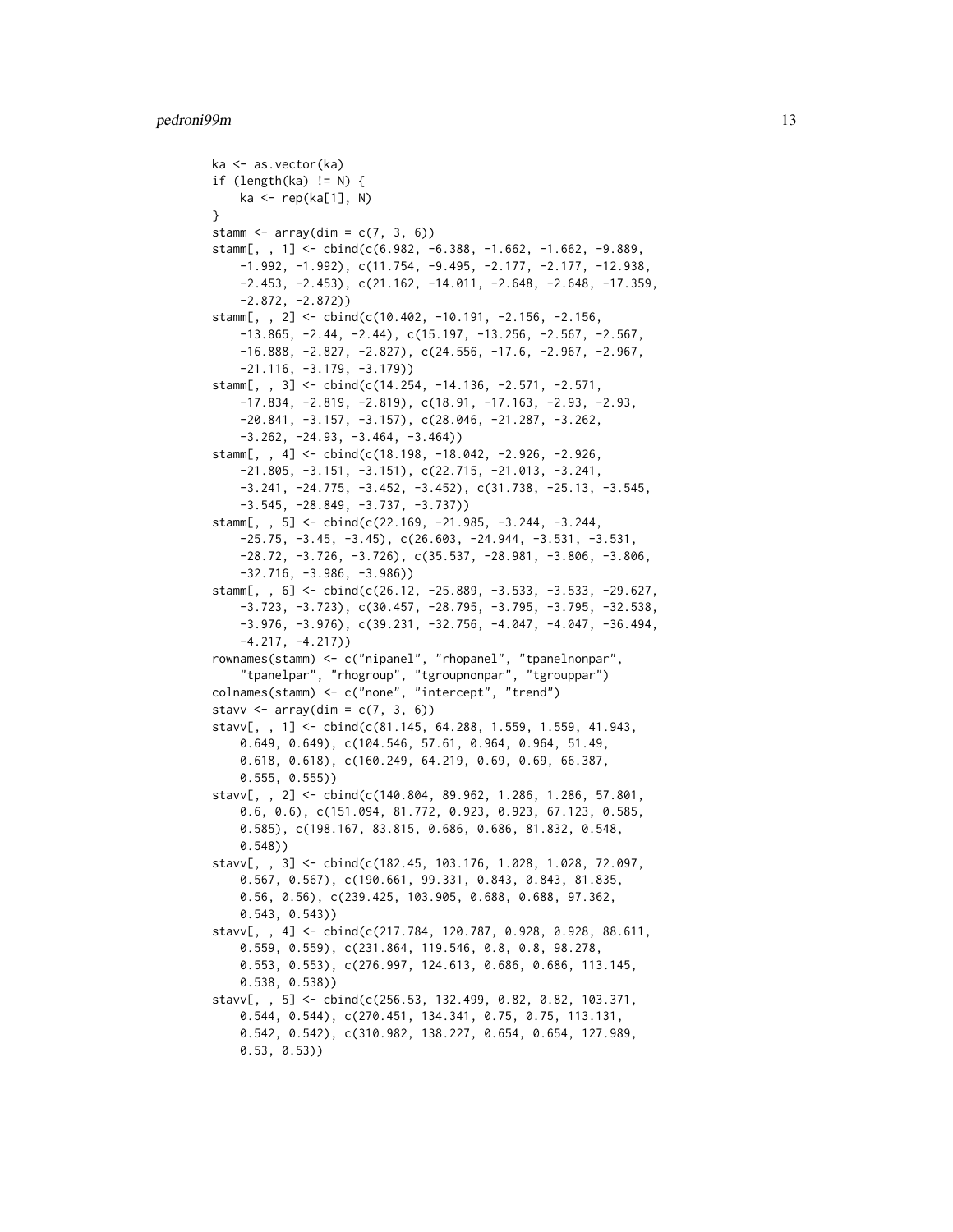```
stavv[, , 6] <- cbind(c(277.429, 143.561, 0.75, 0.75, 117.059,
    0.53, 0.53), c(293.431, 144.615, 0.685, 0.685, 126.059,
    0.525, 0.525), c(348.217, 154.378, 0.638, 0.638, 140.756,
    0.518, 0.518))
rownames(stavv) <- c("nipanel", "rhopanel", "tpanelnonpar",
    "tpanelpar", "rhogroup", "tgroupnonpar", "tgrouppar")
colnames(stavv) <- c("none", "intercept", "trend")
statsm \le matrix(nrow = 7, ncol = 2)
rownames(statsm) <- c("nipanel", "rhopanel", "tpanelnonpar",
    "tpanelpar", "rhogroup", "tgroupnonpar", "tgrouppar")
colnames(statsm) <- c("empirical", "standardized")
e \le - matrix(ncol = N, nrow = TD)
if (type.stat == 2) {
    e \leftarrow ff1m(Y, XX)}
else if (type.stat == 3) {
    e <- ff2m(Y, XX)
}
else {
    e \leftarrow ffm(Y, XX)type.stat = 1}
De <- diff(e)
estar <- e
Destar <- diff(estar)
DXX <- array(dim = c((dim(XX)[1] - 1), dim(XX)[2], dim(XX)[3]))DXX[,, 1:dim(XX)[3]] <- sapply(1:dim(XX)[3], function(i) {
    DXX[, , i] <- diff(XX[, , i])})
DY \leftarrow diff(Y)eta <- ffm(DY, DXX)
L11hat2 <- sapply(1:N, function(i) {
    (1/nrow(\text{eta})) * sum(\text{eta}[, i]^2) + 2 * num(\text{eta}[, i], k[i])})
mu \le - matrix(ncol = ncol(DY), nrow = nrow(DY))
mu <- ffmm(e[2:TD, ], e[1:(TD - 1), ])
lambdahat <- sapply(1:N, function(i) {
    nwm(mu[, i], k[i])
})
mustar \leq matrix(ncol = ncol(DY), nrow = nrow(DY))
mustar <- sapply(1:N, function(i) {
    adflm(e[, i], ka[i])
})
shatstar2 <- sapply(1:N, function(i) {
    (1/nrow(mustar)) * sum(mustar[, i]^2)})
stildestar2 <- (1/N) * sum(shatstar2)
shat2 <- sapply(1:N, function(i) {
    (1/nrow(mu)) * sum(mu[, i]^2)})
sigmahat2 <- shat2 + 2 * lambdahat
sigmatilde2 <- (1/N) * sum(L11hat2^(-2) * sigmahat2)
nipa <- sum(sapply(1:N, function(i) {
```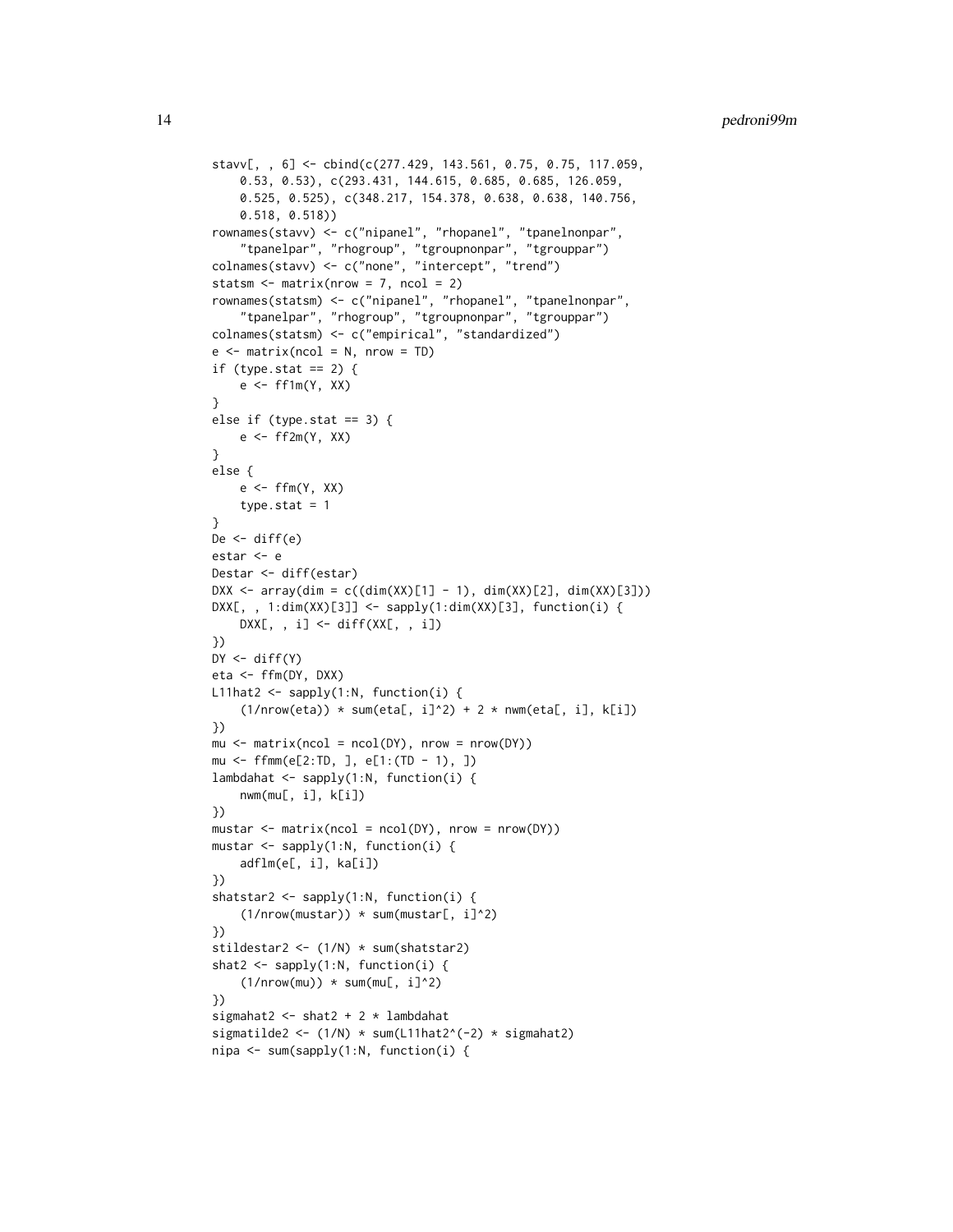```
sum((L11hat2[i]^(-2)) * (e[1:(TD - 1), i]^2))
  }))
  lel <- sum(sapply(1:N, function(i) {
      (L11hat2[i]^(-2)) * sum(sapply(2:(nrow(De)), function(ttt) )(e[(ttt - 1), i] * De[ttt, i] - lambdahat[i])}))
  }))
  nipanel <- (TD^2) * (N^(3/2)) * nipa^(-1)
  statsm[1, 1] <- nipanel
  rhopanel <- TD * (N^{(1/2)}) * (nipa^(-1)) * lel
  statsm[2, 1] <- rhopanel
  tpanelnonpar <- ((sigmatilde2 * nipa)^(-1/2)) * lel
  statsm[3, 1] <- tpanelnonpar
  tpanelpar <- ((stildestar2 * sum(sapply(1:N, function(i) {
      sum((L11hat2[i]^(-2)) * estar[1:(nrow(estar) - 1), i]^2)
  })))^(-1/2)) * sum(sapply(1:N, function(i) {
      sum(sapply(2:(nrow(Destar)), function(ttt) {
          (L11hat2[i]^(-2)) * (estar[(ttt - 1), i] * Destar[ttt,i])
      }))
  }))
  statsm[4, 1] <- tpanelpar
  rhogroup <- TD * (N^(-1/2)) * sum(sapply(1:N, function(i) {
      ((sum(e[1:(nrow(e) - 1), i]^{2}))^*(-1)) * sum(sapply(2:(nrow(De)),function(ttt) {
              (e[(ttt - 1), i] * De[ttt, i] - lambdahat[i])}))
  }))
  statsm[5, 1] <- rhogroup
  tgroupnonpar <- (N^(-1/2)) * sum(sapply(1:N, function(i) {((signal2[i] * sum(e[1:(nrow(e) - 1), i]^{2}))^(1/2)) *sum(sapply(2:(nrow(De)), function(ttt) {
              (e[(ttt - 1), i] * De[ttt, i] - lambdahat[i])}))
  }))
  statsm[6, 1] <- tgroupnonpar
  tgrouppar <- (N^(-1/2)) * sum(sapply(1:N, function(i) {(sum(shat2[i] * estar[1:(nrow(estar) - 1), i]^{2})^(-1/2) *sum(sapply(2:nrow(Destar), function(tt1) {
              estar[(tt1 - 1), i] * Destar[tt1, i]}))
  }))
  statsm[7, 1] <- tgrouppar
  statsm[, 2] <- sapply(1:7, function(i) {
      (statsm[i, 1] - stamm[i, type.stat, M] * sqrt(N))/sqrt(stavv[i,
          type.stat, M])
  })
  list(CALL = match.call(), METHOD = "Pedroni(1999) panel tests for cointegration",
      STATISTIC = statsm)
}
```